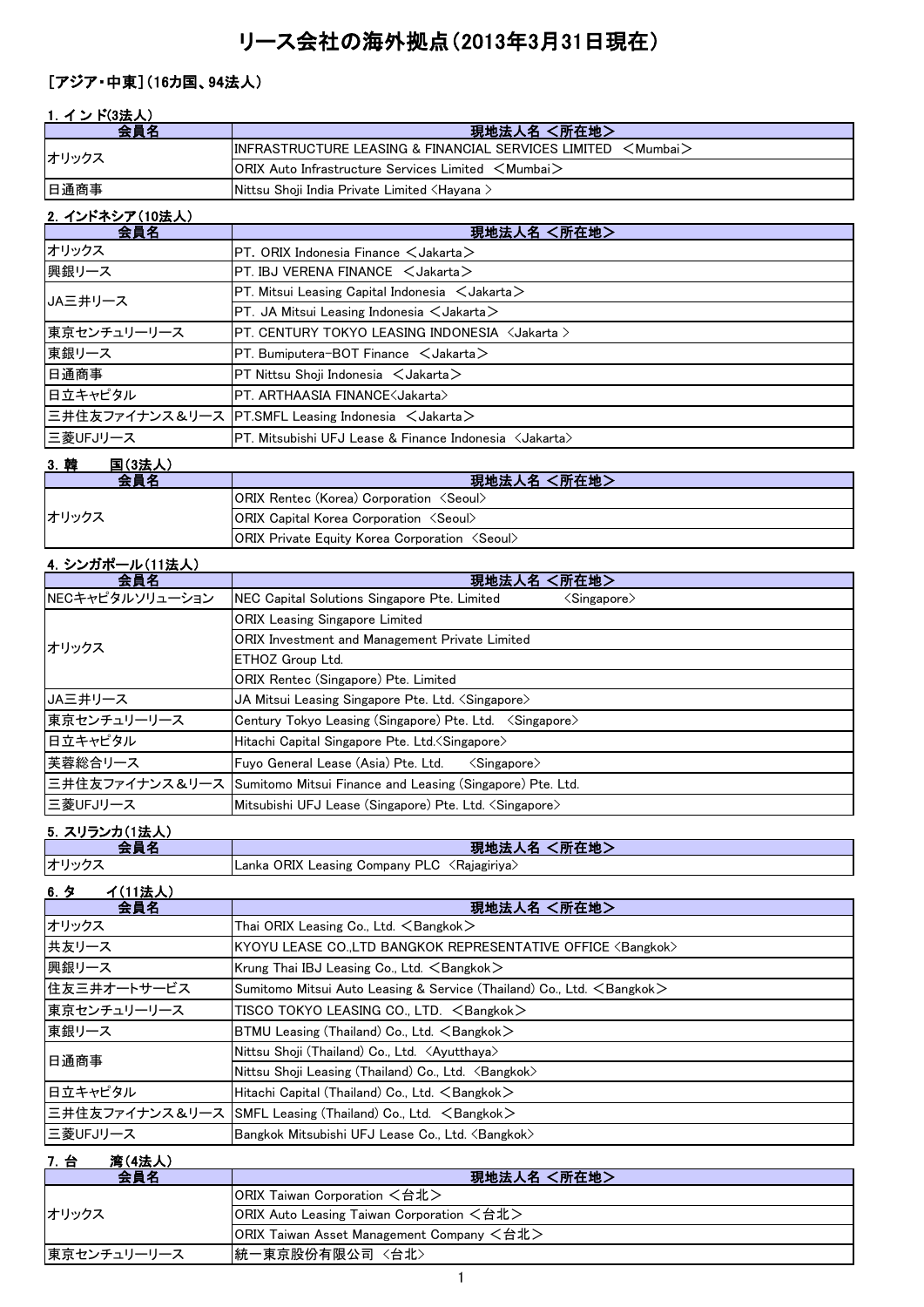| 8. 中<br>国(20法人、香港除く) |                                                                                              |
|----------------------|----------------------------------------------------------------------------------------------|
| 会員名                  | 現地法人名 <所在地>                                                                                  |
| NTTファイナンス            | 環宇郵電国際租賃有限公司〈北京〉                                                                             |
|                      | ORIX Rentec (Tianjin) Corporation <天津>                                                       |
|                      | ORIX China Corporation <上海>                                                                  |
| オリックス                | CHINA RAILWAY LEASING CO., LTD. <上海>                                                         |
|                      | Beijing Oriental Jicheng Co., Ltd. <北京>                                                      |
|                      | ORIX (China) Investment Co., Ltd<大連>                                                         |
|                      | Pang Da ORIX Auto Leasing Co., Ltd. <北京>                                                     |
| 興銀リース                | 興銀融資租賃(中国)有限公司 <上海>                                                                          |
| 昭和リース                | Hua-He International Leasing Co., Ltd.(華和国際租賃有限公司)〈青島〉                                       |
| 東京センチュリーリース          | 東瑞盛世利融資租賃有限公司 〈上海〉                                                                           |
| 東銀リース                | 東銀租賃咨詢(上海) 有限公司 <上海>                                                                         |
|                      | 東銀融資租賃 (天津) 有限公司 〈天津>                                                                        |
|                      | 大連日通集装箱制造有限公司 〈大連〉                                                                           |
| 日通商事                 | 日通商事(武漢)倉儲有限公司 <武漢>                                                                          |
|                      | 日通商事(上海)貿易有限公司 〈上海〉                                                                          |
| 日立キャピタル              | Hitachi Capital Leasing (China) Co.,Ltd.(日立租賃(中国)有限公司) <北京>                                  |
| 美蓉総合リース              | 芙蓉綜合融資租賃(中国)有限公司<br>〈上海〉                                                                     |
|                      | 三井住友ファイナンス&リース  Sumitomo Mitsui Finance and Leasing (China) Co., Ltd. (三井住友融資租賃(中国)有限公司)〈広州〉 |
| 三菱UFJリース             | Mitsubishi UFJ Lease & Finance (China) Co. Ltd. <shanghai></shanghai>                        |
|                      | Hongling Financial Leasing Co.,Ltd.(宏菱融資租賃(上海)有限公司) <shanghai></shanghai>                    |

### 8.中 国 (香 港)(9法人) 会員名 現地法人名 <所在地> NECキャピタルソリューション NEC Capital Solutions Hong Kong Limited <九龍> オリックス ORIX Asia Limited 東京センチュリーリース Tokyo Leasing (Hong Kong) Ltd. 東銀リース BOT Lease (Hong Kong) Co., Ltd. 日通商事(香港)有限公司 日立キャピタル Hitachi Capital (Hong Kong) Ltd.<Hong Kong> 芙蓉総合リース Fuyo General Lease (HK) Limited 三井住友ファイナンス&リース Sumitomo Mitsui Finance and Leasing (Hong Kong) Limited 三菱UFJリース Mitsubishi UFJ Lease & Finance (Hong Kong) Limited <Hong Kong>

#### 9.パキスタン(1法人)

| _                         | <b>The Li</b><br>ar a<br>- 1990 -<br>.<br>عدمت<br>-2767      |
|---------------------------|--------------------------------------------------------------|
| ıオ′<br>$\sim$ 1 M/ $\sim$ | .ntv<br>Leasing<br>Limited<br>.Karachı 2<br>Pakistan<br>∧וח∪ |

#### 10.フィリピン(4法人)

| 会員名   | 現地法人名 <所在地>                                                           |
|-------|-----------------------------------------------------------------------|
| オリックス | $ ORIX$ METRO Leasing and Finance Corporation $\leq$ Manila $\geq$    |
|       | <b>ORIX</b> Auto Leasing Philippines Corporation $\leq$ Manila $\geq$ |
| 興銀リース | $\vert$ Japan-PNB Leasing & Finance Corp. $\leq$ Manila $\geq$        |
| 東銀リース | BOT Lease and Finance Philippines, Inc. $\leq$ Manila $\geq$          |

#### 11.マレーシア(8法人)

| 会員名         | 現地法人名 <所在地>                                                                |
|-------------|----------------------------------------------------------------------------|
| オリックス       | ORIX Leasing Malaysia Berhad $\leq$ Kuala Lumpur $\geq$                    |
|             | ORIX Car Rentals Sdn. Bhd. < Kuala Lumpur>                                 |
|             | ORIX Rentec (Malaysia) Sdn. Bhd. < Kuala Lumpur>                           |
|             | ORIX Auto Leasing Malaysia Sdn. Bhd. $\leq$ Kuala Lumpur $\geq$            |
|             | ORIX Asset Management Malaysia Sdn. Bhd. $\leq$ Kuala Lumpur $\geq$        |
| 東京センチュリーリース | Century Tokyo Capital (Malaysia) Sdn. Bhd.<br>≺Kuala Lumpur>               |
| 日立キャピタル     | First Peninsula Credit Sdn.Bhd. < Penang>                                  |
|             | 三井住友ファイナンス&リース SMFL Leasing (Malaysia) Sdn. Bhd. <kuala lumpur=""></kuala> |

#### 12.ベトナム(3法人)

| 会員名      | 現地法人名 <所在地>                                                                                             |
|----------|---------------------------------------------------------------------------------------------------------|
| オリックス    | ORIX Investment and Management Private Limited(ハノイ駐在員事務所)                                               |
|          | Indochina Capital Corporation $\lt$ Ho Chi Minh City $\gt$                                              |
| 三菱UFJリース | Mitsubishi UFJ Lease & Finance Co. Ltd. Ho Chi Minh City Representative Office <ho chi="" minh=""></ho> |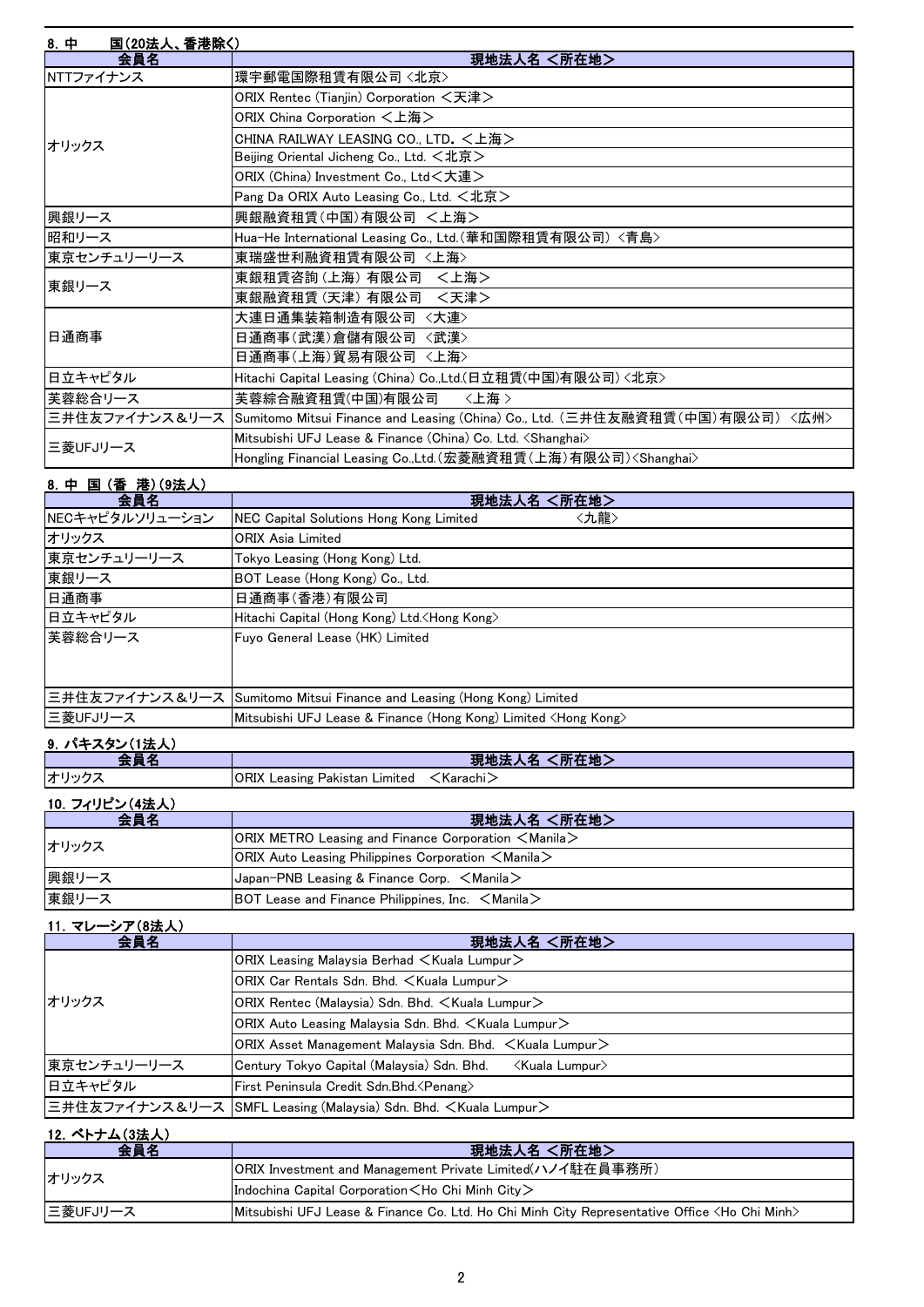| 13. アラブ首長国連邦(2法人) |                                                          |
|-------------------|----------------------------------------------------------|
| 会員名               | 現地法人名 <所在地>                                              |
| オリックス             | MAF ORIX Finance PJSC <dubai></dubai>                    |
|                   | ORIX Corporation Representative Office Dubai (中東駐在員事務所)  |
| 14. オマーン(1法人)     |                                                          |
| 会員名               | 現地法人名 <所在地>                                              |
| オリックス             | Oman ORIX Leasing Company SAOG<br>$<$ Muscat $>$         |
| 15. サウジアラビア(2法人)  |                                                          |
| 会員名               | 現地法人名 <所在地>                                              |
| オリックス             | Saudi ORIX Leasing Company $\leq$ Riyadh $>$             |
| 三菱UFJリース          | Ajil Financial Services Company Ltd. < Jeddah>           |
| 16. トルコ(1法人)      |                                                          |
| 会員名               | <所在地><br>現地法人名                                           |
| 三菱UFJリース          | Ekim Turizm Ticaret Ve Sanayi A.S. <istanbul></istanbul> |

### [北米・中南米](3カ国、16法人)

|  | 17. アメリカ合衆国(13法人) |
|--|-------------------|
|  |                   |

| 会員名         | 現地法人名 <所在地>                                                                                 |  |
|-------------|---------------------------------------------------------------------------------------------|--|
| オリックス       | ORIX USA Corporation <dallas, tx=""></dallas,>                                              |  |
|             | Houlihan Lokey , Inc <los angeles,="" ca=""></los>                                          |  |
|             | RED Capital Group $\leq$ Columbas, OH $>$                                                   |  |
|             | Mariner Investment Group LLC <harrison, ny=""></harrison,>                                  |  |
| JA三井リース     | $\blacksquare$ MITSUI LEASING CAPITAL CORPORATION $\,<$ New York $>$                        |  |
| 東京センチュリーリース | Century Tokyo Leasing (USA) Inc. < Purchase, NY>                                            |  |
| 日通商事        | Nittsu Shoji U.S.A., Inc. $\leq$ Arlington Heights, IL $>$                                  |  |
|             | $NEX$ Transport Inc. $\leq$ East Liberty, OH $>$                                            |  |
| 日立キャピタル     | Hitachi Capital America Corp. <norwalk, ct=""></norwalk,>                                   |  |
| 芙蓉総合リース     | Fuyo General Lease (USA) Inc. <new york=""></new>                                           |  |
| 三菱UFJリース    | Mitsubishi UFJ Lease & Finance (U.S.A.) Inc. <florence, ky=""></florence,>                  |  |
|             | Mitsubishi UFJ Lease & Finance Co. Ltd., New York Representative Office <new york=""></new> |  |
|             | Jackson Square Aviation, LLC $\triangle$ San Francisco>                                     |  |

#### 18.カ ナ ダ(2法人)

| 会員名           | 現地法人名 <所在地>                                               |
|---------------|-----------------------------------------------------------|
| 日立キャピタル       | Hitachi Capital Canada Corp. $\leq$ Toronto $\geq$        |
| 芙蓉総合リース       | <b>Fuyo General Lease (Canada) Inc.</b><br><b>≺Tronto</b> |
| 19. ブラジル(1法人) |                                                           |

| $\overline{\phantom{0}}$<br>ノンルい広へ |                                                                                |
|------------------------------------|--------------------------------------------------------------------------------|
|                                    | <b>Contract Contract Contract Contract</b><br>"明地"<br>$9T + 10$                |
| オリック                               | ORIX<br>〔Sao Paulo〕<br>l Holdings Limited <<br><b>Brazil Investments and I</b> |

## [欧州](6カ国、13法人)

#### 20.アイルランド(5法人)

| 会員名      | 現地法人名 <所在地>                                                        |
|----------|--------------------------------------------------------------------|
| オリックス    | ORIX Aviation Systems Limited <dublin></dublin>                    |
| 日立キャピタル  | Hitachi Capital Insurance Europe Ltd. < Dublin>                    |
| 芙蓉総合リース  | $FGL$ Aircraft Ireland Limited $\langle$ Dublin $\rangle$          |
| 三菱UFJリース | Mitsubishi UFJ Lease & Finance (Ireland) Limited <dublin></dublin> |
|          | MUL Aviation Capital Limited <dublin)< td=""></dublin)<>           |

# 21.イギリス(4法人)

| 会員名         | 現地法人名 <所在地>                                                    |  |
|-------------|----------------------------------------------------------------|--|
| 興銀リース       | IBJ Leasing (UK) Limited $\lt$ London $\gt$                    |  |
| 東京センチュリーリース | Tokyo Leasing (UK) $PLC \leq London$                           |  |
| 日立キャピタル     | Hitachi Capital (U.K.) PLC $\leq$ Middlesex $\geq$             |  |
|             | Hitachi Capital Vehicle Solutions Ltd. <berkshire></berkshire> |  |

| $\rightarrow$<br>. .<br>22. |                                               |
|-----------------------------|-----------------------------------------------|
|                             | 現地<br>所在地                                     |
| 東銀                          | BTMU Lease (Deutschland) GmbH<br>くDusseldort、 |